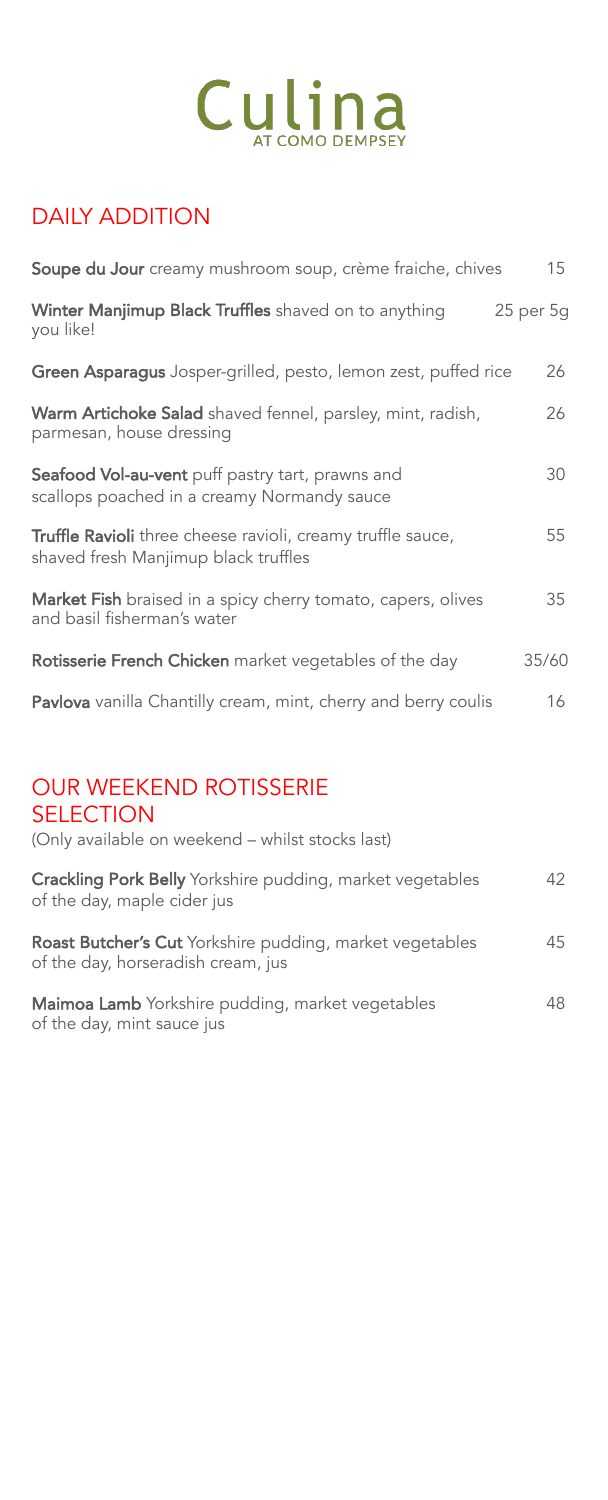#### CULINA MARKET

Market price and prep fee apply for selected products.

#### **CHARCUTERIE**

Pick your own selection from our Charcuterie counter. Prep fee: 6

#### **CHEESE**

Pick your own selection from our Cheese counter. Prep fee: 6

#### **OYSTERS**

Choose from our daily selection at the Fish counter. No shucking fee.

#### KAVIARI CAVIAR

Served with blinis and embellishments. Prep fee: 18

| Baeri Royal       | 30g 89 |         | 50g 147 |  |
|-------------------|--------|---------|---------|--|
| Kristal©          |        | 30g 103 | 50g 170 |  |
| Oscietre Prestige | 30g 94 |         | 50g 155 |  |

#### SMOKED SEAFOOD

Smoked seafood is accompanied with a green apple, rocket and caper salad, horseradish cream. Prep fee: 12

| Tetsuya's soft smoked ocean trout            | 100g 23 | 200g 38.5 |  |
|----------------------------------------------|---------|-----------|--|
| Kaviari smoked Scottish salmon (4 slices)    |         | 200g 50   |  |
| Kaviari smoked Danish wild salmon (4 slices) |         | 200g 48   |  |

#### FISH & SEAFOOD

Simply plancha grilled. See our daily selection at the fish counter & choose 1 sauce. Prep fee: 18 to 28

Additional sauce selections

| Meunière      | 3 |  |
|---------------|---|--|
| Tomato vierge | З |  |
| XO butter     | З |  |
| Curry butter  | З |  |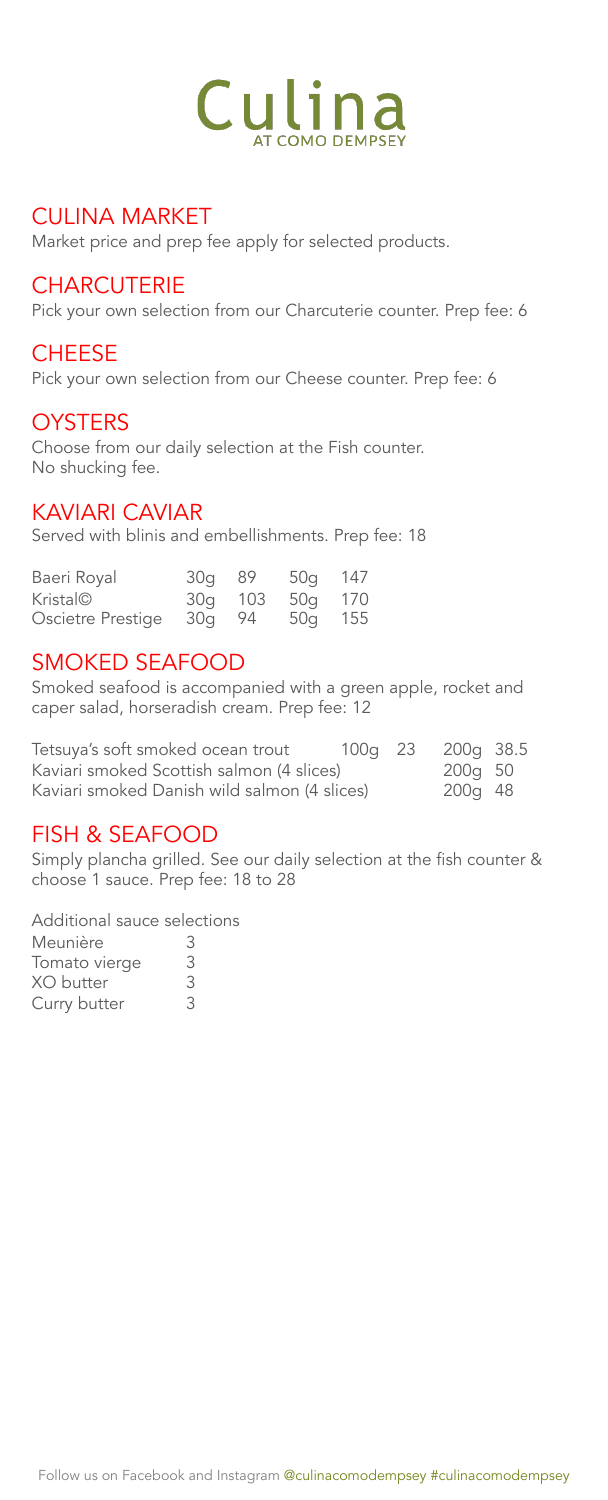

### MEAT COOKED IN JOSPER GRILL

See our daily selection at the meat counter & choose 1 sauce. Prep fee: 18 to 28

| Additional sauce selections<br>Béarnaise<br><b>Bordelaise</b><br>Pepper<br>Horseradish cream<br>Chimichurri | 3<br>3<br>3<br>3<br>3 |
|-------------------------------------------------------------------------------------------------------------|-----------------------|
| <b>SIDES</b>                                                                                                |                       |
| Garden salad Champagne dressing                                                                             | 9                     |
| <b>Green beans</b> shallots and almonds                                                                     | 12 <sup>2</sup>       |
| <b>Baby spinach</b> sautéed with garlic chips                                                               | 12                    |
| <b>Broccolini</b> steamed with lemon                                                                        | 12                    |
| <b>Mushrooms</b> parsley and garlic butter                                                                  | 12                    |
| Potato purée Beillevaire butter, chives                                                                     | 12.                   |
| <b>Shoestring fries Plantin truffle salt</b>                                                                | 12                    |
| Mac and cheese truffle cream gratin                                                                         | 18                    |

### LITTLE BITES

| Ortiz anchovy cracker avocado, tomato, quinoa cracker             | 18 |
|-------------------------------------------------------------------|----|
| Fried squid Espelette pepper, aioli and lemon                     | 24 |
| Crab cakes mâche, lemon, cocktail sauce                           | 30 |
| <b>Bone marrow</b> roast herbs crusted, parsley salad             | 22 |
| Crudités chilled vegetables with whipped tahini and spicy harissa | 22 |
| Charcuterie board served with bread and pickled cornichons        | 32 |
| Cheese platter bread, crackers, dried fruits                      | 32 |

#### APPETIZERS

| French onion soup with molten Gruyère cheese croûton                                 | 18 |
|--------------------------------------------------------------------------------------|----|
| <b>Burgundy escargots</b> garlic butter gratinated, baguette                         | 24 |
| Grilled octopus lemon potatoes, edamame, olive and                                   | 38 |
| pepper salsa                                                                         |    |
| Paspaley pearl sashimi grapefruit, jalapeno, horseradish, mint                       | 24 |
| Beef tartare shallots, cornichons, mustard, potato galette                           | 30 |
| Foie gras au torchon grapes, Alain Milliat jam, pickled onions                       | 32 |
|                                                                                      |    |
| <b>SALAD</b>                                                                         |    |
| <b>Brussel sprouts</b> crispy fried with pine nut hummus, parmesan,<br>truffle honey | 22 |
| Kabocha pumpkin roasted with quinoa, spinach, cashew nut                             | 28 |
| and yoghurt                                                                          |    |
| <b>Burrata</b> Haut Clos cherry tomatoes, basil pistou                               | 28 |
| Niçoise Ortiz tuna, gem leaves, vine tomatoes, olives, capers,                       | 30 |
| free-range Frenz egg, anchovy dressing                                               |    |
| Rotisserie chicken endive, beans, avocado, almond &                                  | 30 |
| tarragon dressing                                                                    |    |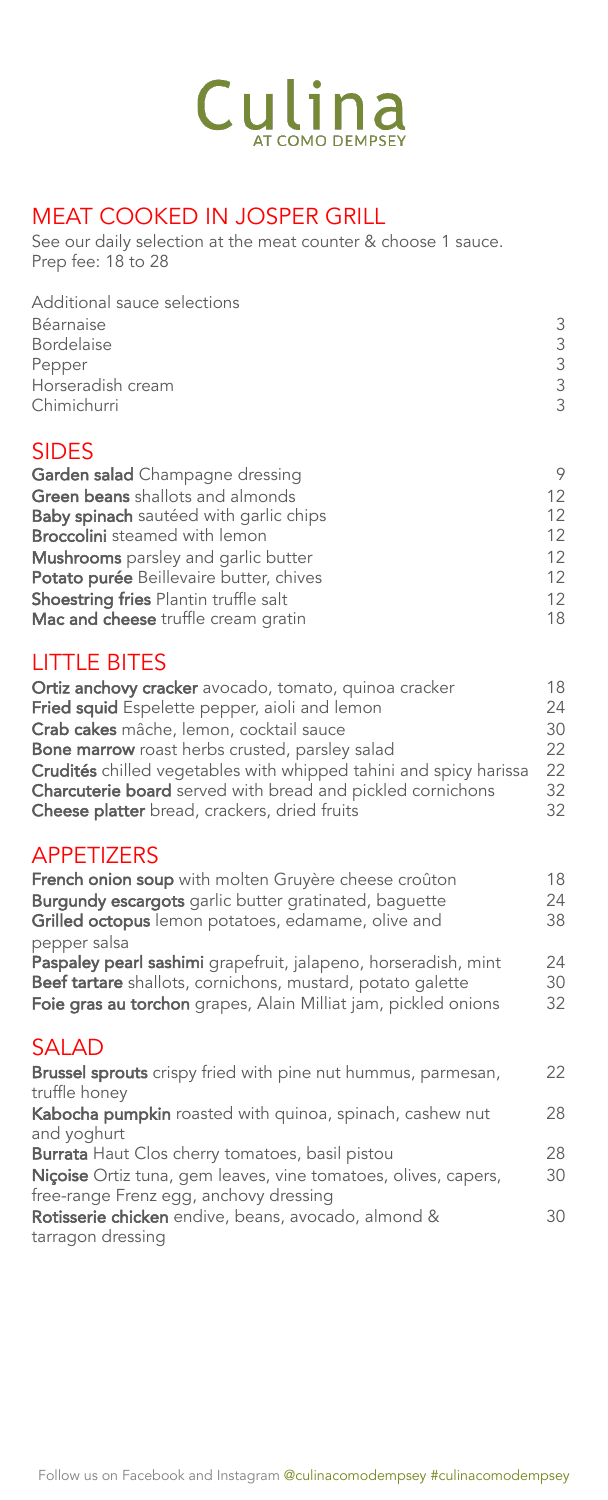### PASTA

| Risotto seared Hokkaido scallops, preserved lemon peas,<br>parmesan and dill                                                                                                               | 38             |
|--------------------------------------------------------------------------------------------------------------------------------------------------------------------------------------------|----------------|
| Rigatoni in a rich braised wagyu beef & pork ragu,<br>parmesan cheese                                                                                                                      | 30             |
| Linguini surf clams in a white wine, parsley & olive oil sauce<br>Spaghettini Spanner crab meat in a spicy tomato sauce<br>Capellini king prawns sautéed with spring onions, garlic, chili | 34<br>36<br>38 |
| and shrimp oil<br>Anchovy spaghetti garlic, chili, olive and lemon pangrattato                                                                                                             | 30             |
| Please ask your server for vegetarian options                                                                                                                                              |                |

### **SANDWICHES**

| Fish sandwich herb-crumbed, romaine, avocado, cornichon aioli,                                                                                                                                                   | 30             |
|------------------------------------------------------------------------------------------------------------------------------------------------------------------------------------------------------------------|----------------|
| on whole meal loaf<br>Reuben sandwich smoked brisket, cheddar,                                                                                                                                                   | 30             |
| sauerkraut, mustard, dill pickles<br>Culina burger wagyu beef patty, Emmental cheese,<br>tomato relish                                                                                                           | 30             |
| Add truffle shoestring fries<br>- All sandwiches served with side salad & straight cut chips                                                                                                                     | 3              |
| <b>PLATES</b>                                                                                                                                                                                                    |                |
| <b>Fish &amp; chips</b> beer battered, straight cut chips, lemon,<br>tartare sauce                                                                                                                               | 33             |
| Petuna ocean trout green goddess sauce, peppers, broccolini<br>and lemon                                                                                                                                         | 35             |
| Jumbo prawns seared with garlic, chilli, lemon & parsley butter<br>Bouillabaisse seasonal seafood poached in tomato stew, rouille<br>Trio of home-made sausages mashed potato, Lyonnaise onions,<br>red wine jus | 45<br>48<br>32 |
| Duck confit green beans, Ratte potatoes, endives, apple,<br>red wine sauce                                                                                                                                       | 36             |
| Beef Bourguignon beef cheeks braised in red wine,<br>potato purée                                                                                                                                                | 38             |
| SRF Kurobuta pork chop kale, herb potatoes,                                                                                                                                                                      | 48             |
| maple mustard sauce<br>Maimoa lamb cutlets sesame spice, garbanzo beans, carrot,                                                                                                                                 | 48             |
| peas, pine nuts                                                                                                                                                                                                  |                |